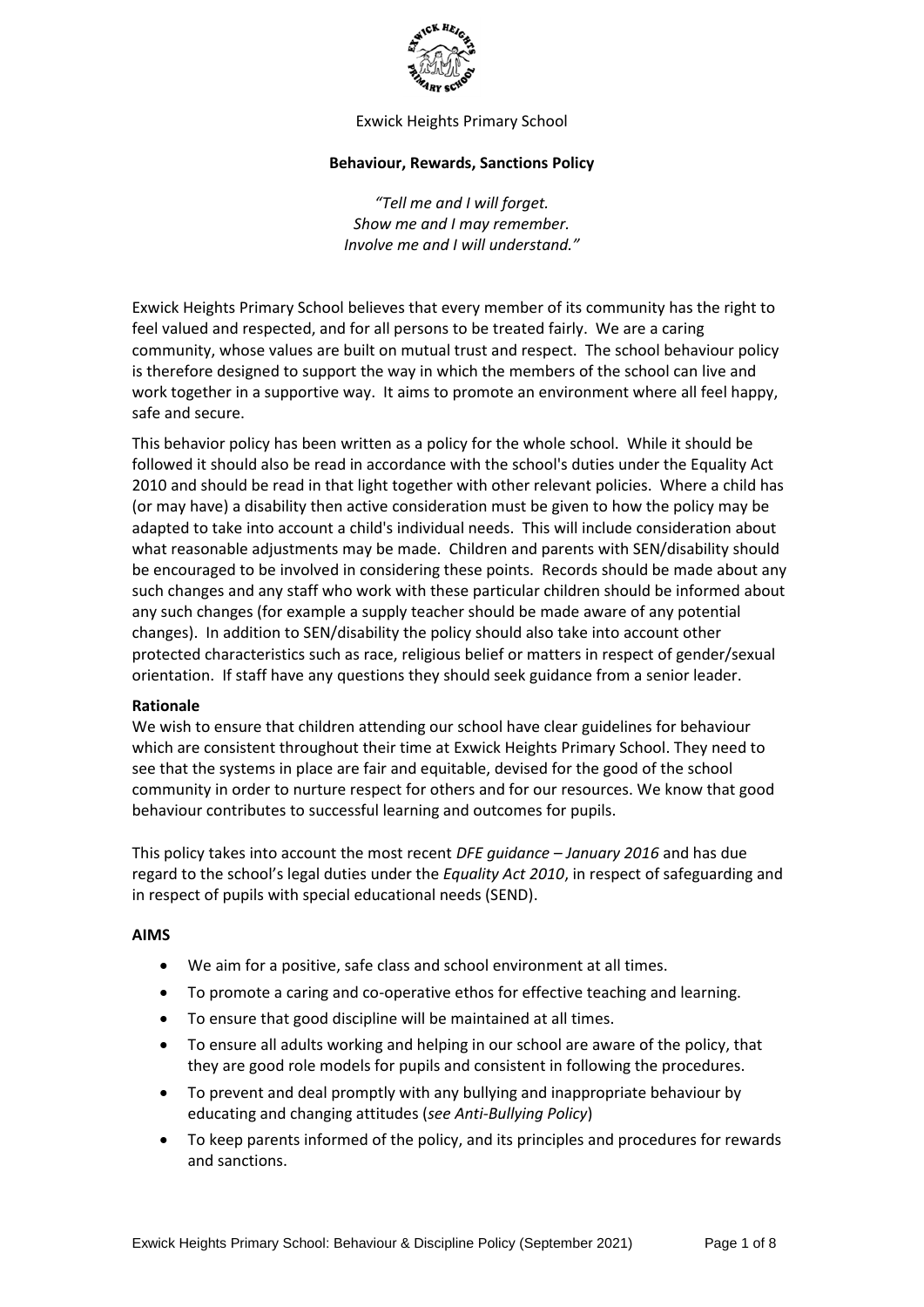## **OBJECTIVES**

The school will encourage and teach:

- Self control and self discipline.
- Accountability for one's own behaviour.
- Good manners.
- Respect for the rights of others.
- Fair and honest treatment.

There is a school system of rewards and sanctions *(see appendix 1 and 3).*

#### **Strategies and Systems to support good Behaviour Management**

As a whole School we devised a basic set of rules which we all subscribe to. These were developed in class meetings and school assemblies. These are **The Golden Rules** (*see appendix 2).*

Each September, at the beginning of the Academic year, each class negotiates with their teacher their own rules for use among their peers. We regularly revisit our rules through assembly and PHSE lessons.

We seek opportunities to praise good behaviour and achievements, within the individual class and as a whole school. Where needed, individual and differentiated approaches are used. Once a week we have a whole School Assembly which gives a wider view of children's achievements.

#### **Our Approach to Rewards:**

- Verbal praise, smiles and supportive comments given by all adults.
- Positive comments written on work
- Praising good behaviour as well as work
- Verbal and/or written comments to parents
- Giving children responsibility as a reward
- A weekly achiever per class chosen, name and reason for selection shared in the Friday afternoon assembly and certificate given
- At the Achievement assembly at the end of each term, the Headteacher awards special certificates to children as chosen by the class teacher
- Teachers use Open Evenings and the annual report to highlight specific successes
- Use of communal display areas to celebrate achievements and success
- The same standard of conduct and behaviour is expected whenever children are representing the school, whether on or off of the school site.

#### **Positive Playtimes**

We recognise that sometimes poor behaviour occurs at mealtimes and in the playground. As a response to that we employ mealtime staff who deliver and organise a range of stimulating activities and our grounds and facilities are designed to provide opportunities for a range of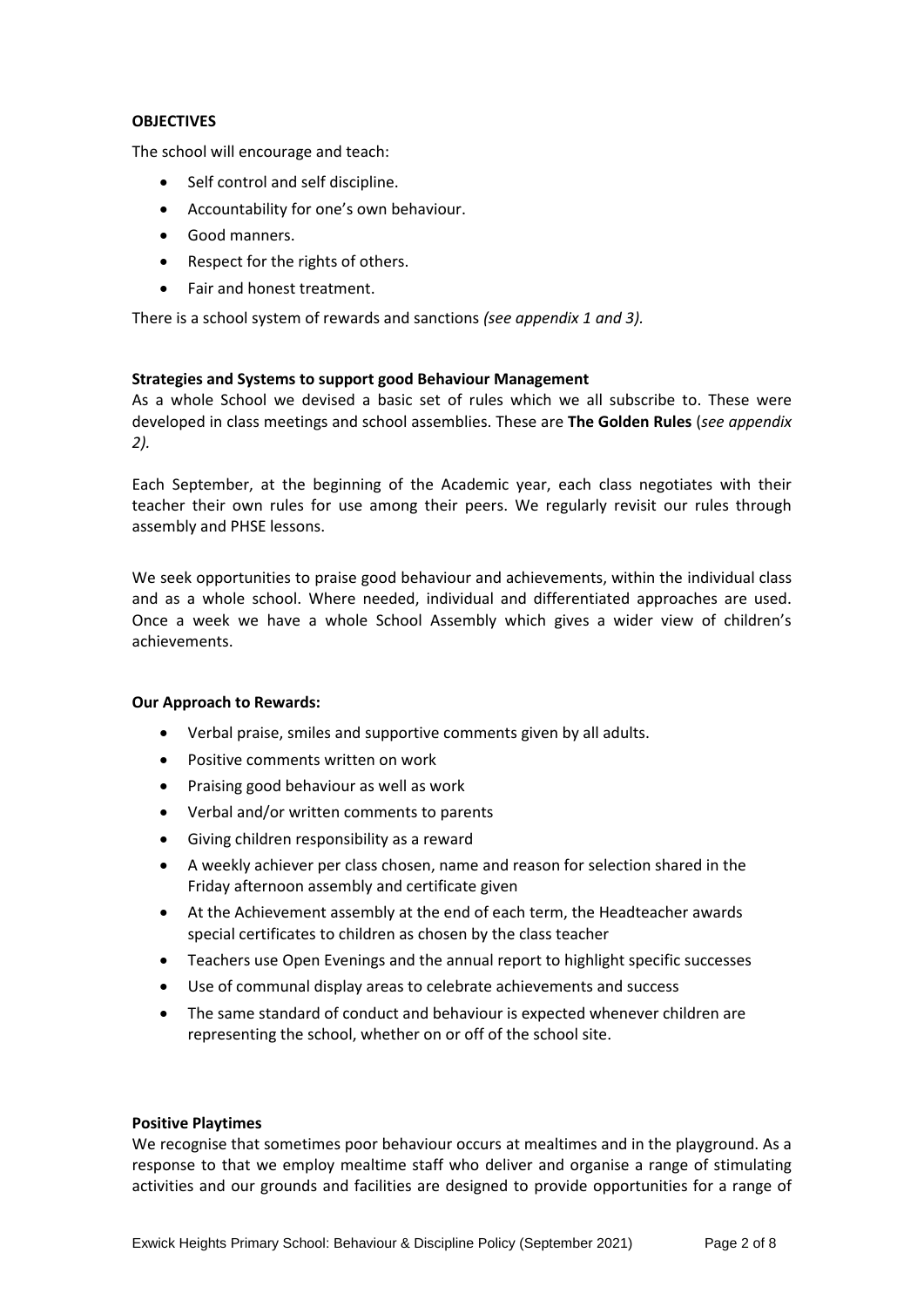activities to be undertaken. We have Play Buddies: older children who can support and facilitate play and activity amongst the younger children.

We encourage our School Council to be involved in decision making, reporting and putting forward ideas in respect of playtimes.

#### **Resources**

We ensure there is a good supply of play equipment and other resources at break times, whether these are outside or inside. This is regularly reviewed. The school council also has a small budget to spend on playground equipment.

#### **Day–to-day Management of Behaviour**

The teachers are initially responsible for the day-to-day management of the behaviour of children in their class. All children at the start of the academic year in Years 2 - 6, are given a **Red Badge.** This badge is a symbol of the fact that the child is responsible and trustworthy. Children do not have to earn this badge: it is an expectation that all children will be responsible and trustworthy.

#### **Sanctions**

If behaviour is less than the ideal, **The Number System** is employed. This is an effective system of behaviour management based on the choices and consequences model. It is a system in which class children also play an integral role.

We have also updated our 'Number System' that we use in school:

| <b>The Number System</b> |  |
|--------------------------|--|
|--------------------------|--|

|                | If you behave inappropriately, you will be reminded of the expectations for your<br>behaviour.                                                                               |
|----------------|------------------------------------------------------------------------------------------------------------------------------------------------------------------------------|
| 1              | This is your first formal warning. The adult will explain exactly why you are on a<br>Number One and why the behaviour has been inappropriate.                               |
| $\mathfrak{p}$ | This is your final warning. You will be asked to stay in after class to explain and<br>apologise for your behaviour.                                                         |
| 3              | You will now be sent to another class for 10 minutes to think about your<br>behaviour. You will also lose your red badge at this point and your parents will<br>be informed. |
| 4              | You will be sent to the Assistant, Deputy or Headteacher to discuss your on-<br>going inappropriate behaviour and miss play times as a consequence.                          |

Children need to have maintained their red badge for ¾ of the term in order to be invited to participate in the red badge treat. Children can apply to have their Red Badge returned to their Class Council. The child can do this by writing a letter to the class and outlining recent examples where they have upheld the school's golden rules. They then ask the class to vote for the return of the Red Badge. Only when their class peers vote in the majority for the badge to be returned, is the child entitled to wear the coveted Red Badge.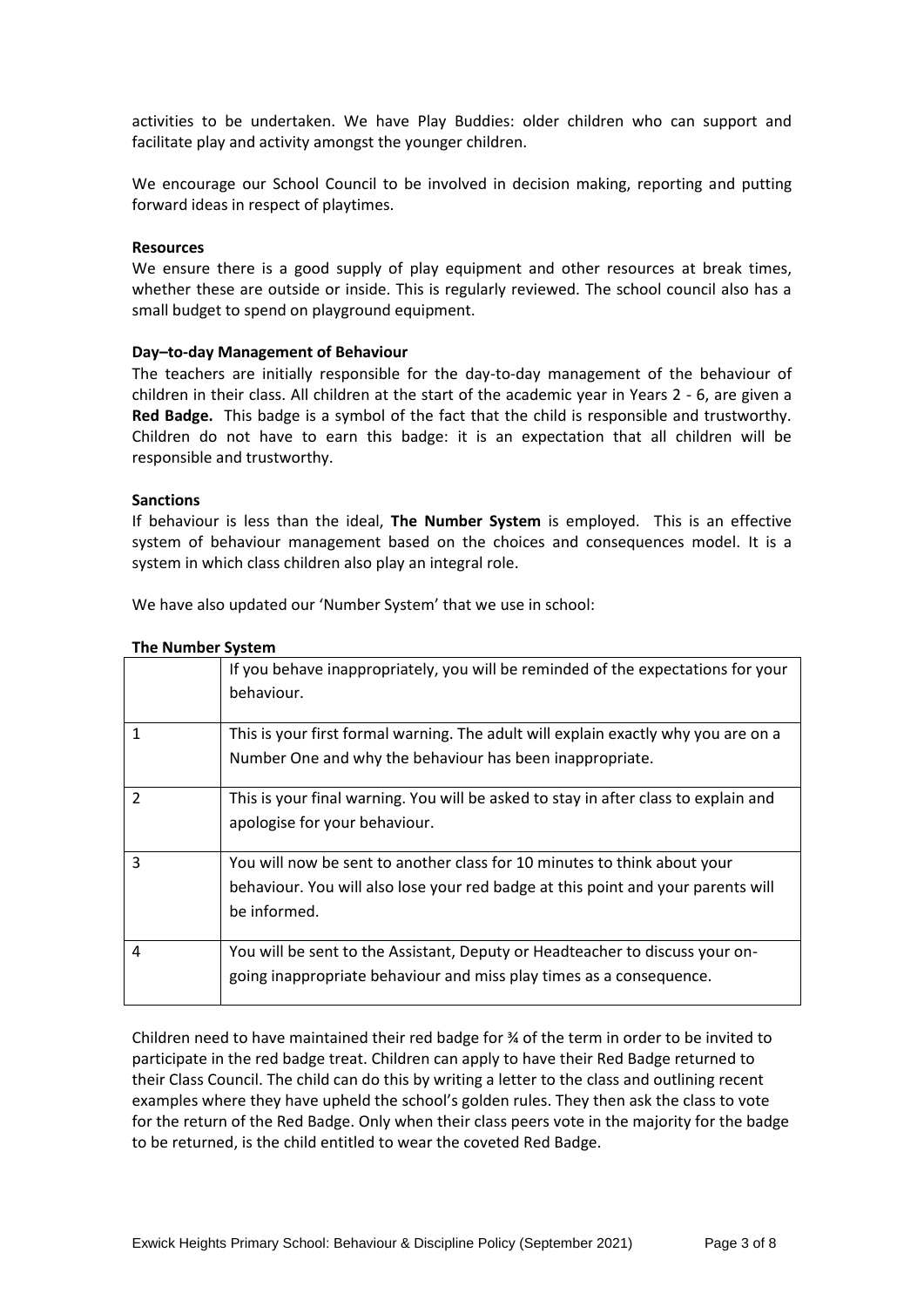The Head Teacher (or Senior Leaders in their absence) is kept informed and becomes involved if the teacher consider the situation to require immediate or urgent support.

Concerns about the behaviour of any child should be referred to the SENDCo, who will assess the situation and consult with parents and other agencies as appropriate.

In some cases, in addition to the Number System, the child will have a Behaviour Care Plan. This document is specific to the child and will give an overview of the successful strategies to manage that particular individual's behaviour. This plan is shared with all relevant members of staff and is updated weekly with amendments and edits. The ultimate aim of the Behaviour Care Plan is to allow the child to re-join the peers within the universal behaviour management system.

The Head Teacher (or Senior Leaders in their absence) is kept informed and becomes involved if the teacher considers the matter cannot be dealt with under the school's normal number system. If they have concerns about the behaviour of any child in particular they should refer their worries to the SENCo, who will assess the situation and consult with parents and other agencies.

The instances of needing to go to another class or senior leader are monitored closely by the Head Teacher and parents are informed if necessary.

## **Staff Meetings**

We have a regular agenda item for pastoral issues, when staff discuss matters of behaviour and its management

## **Exclusions (see TWMAT Exclusions Policy)**

As a final resort: these are at the discretion of the Head Teacher (see Exclusions Policy).

Three forms of exclusion are used.

1. **Lunchtime exclusion** –these will occur because of persistent inappropriate behaviour at lunchtimes. Parents will be given the responsibility of the child during the lunch break.

2. **Fixed Term Exclusion**: this is used for continuous disruptive behaviour over a period of time or a one-off incident which is considered dangerous or completely inappropriate (see Devon County Council notes of guidance). The maximum period of fixed - term exclusion is 45 days per year. It must also be reported to the Area Education Office and the chair of Governors; parents have a right of appeal to the governing body.

3. **Permanent Exclusion**: this is only used in extreme cases after other forms of exclusion may have failed to solve problems of behaviour with a child. It must be reported to the Area Education Office and the Chair of Governors. Parents must be informed by letter and have the right to appeal to the discipline committee of the governing body.

A record is kept of all exclusions. Please refer to Exclusion Policy for further information.

#### **Malicious Accusations Against School Staff**

When there has been an allegation of inappropriate conduct made against school staff, we will follow the statutory guidance provided by the Department of Education and a quick resolution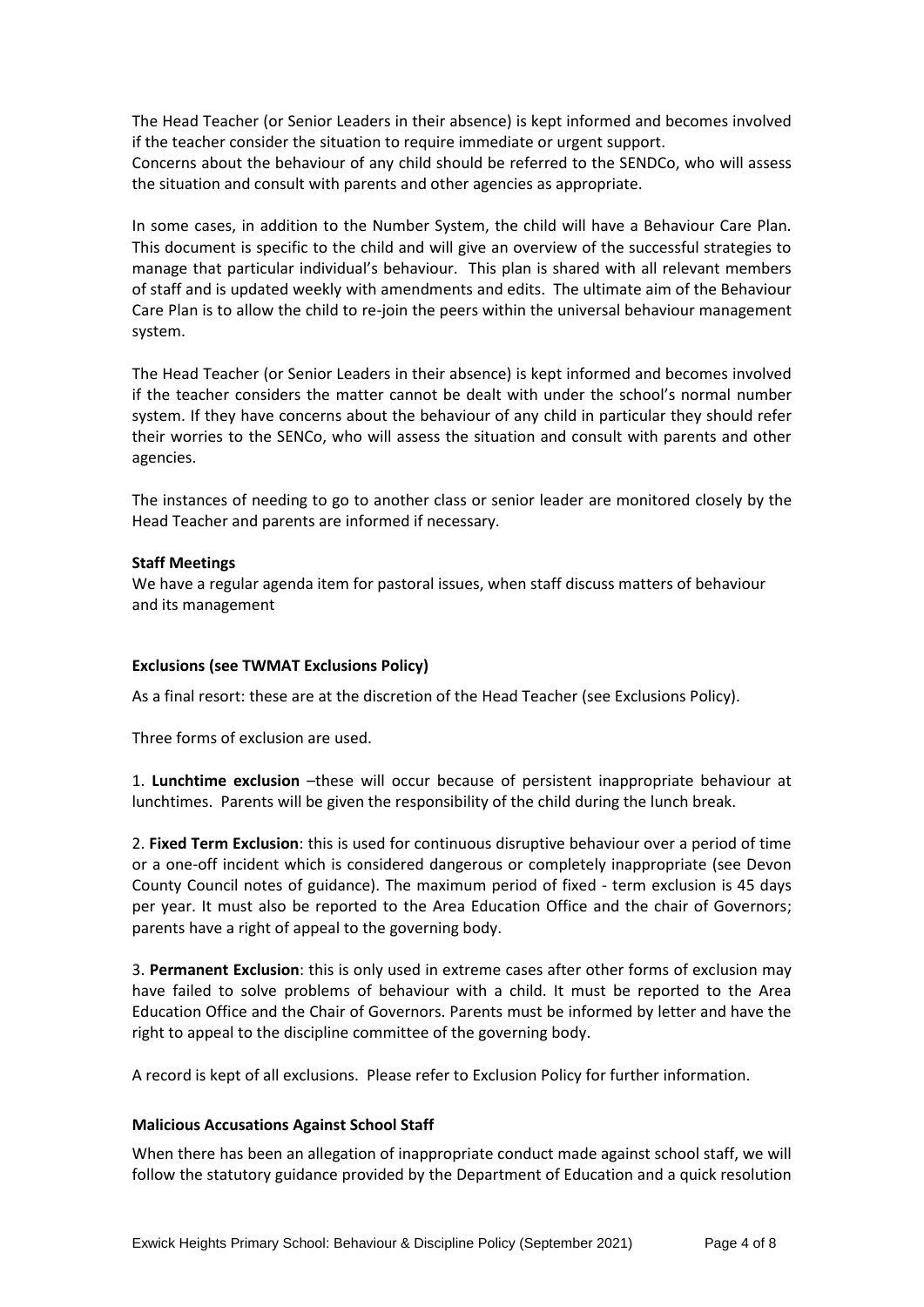will be a clear priority for all those involved. Allegations about staff will be referred to the LADO.

Following an investigation, if pupils are found to have made malicious allegations against staff, we will consider an appropriate sanction, which could include a fixed-term or even permanent exclusion (as well as referral to the police if there are grounds for believing a criminal offence may have been committed)

## **Teacher's Powers (which include all paid staff) Include;**

The ability to discipline pupils at any time the pupil is in school or elsewhere under the charge of a teacher including school visits.

In certain circumstance when misconduct occurs outside a school. The school may consider use of sanctions in circumstances such as online or cyber bullying.

According to DFE guidance 2013, teachers can search pupils and confiscate pupils' property.

This guidance, adopted by Exwick heights Primary School, also gives power to use reasonable force to prevent pupils committing an offence, injuring themselves or others or damaging property and to maintain good order. The school's approach to this is outlined in the positive handling policy.

## **HOME SCHOOL LINKS**

We will make parents aware of the Behaviour and Discipline Policy and procedures through publication on the school's website.

## **EQUALITIES ISSUES**

See Equalities Policy

## **LINKS WITH OTHER POLICIES**

SEND, Equality, Anti Bullying, Teaching and Learning, Child Protection, Absconding, Positive Handling and Safeguarding.

## **MONITORING AND REVIEW**

This policy will be monitored by the Headteacher in consultation with staff and governors. It will be reviewed 3 yearly by the governors Teaching & Learning Committee.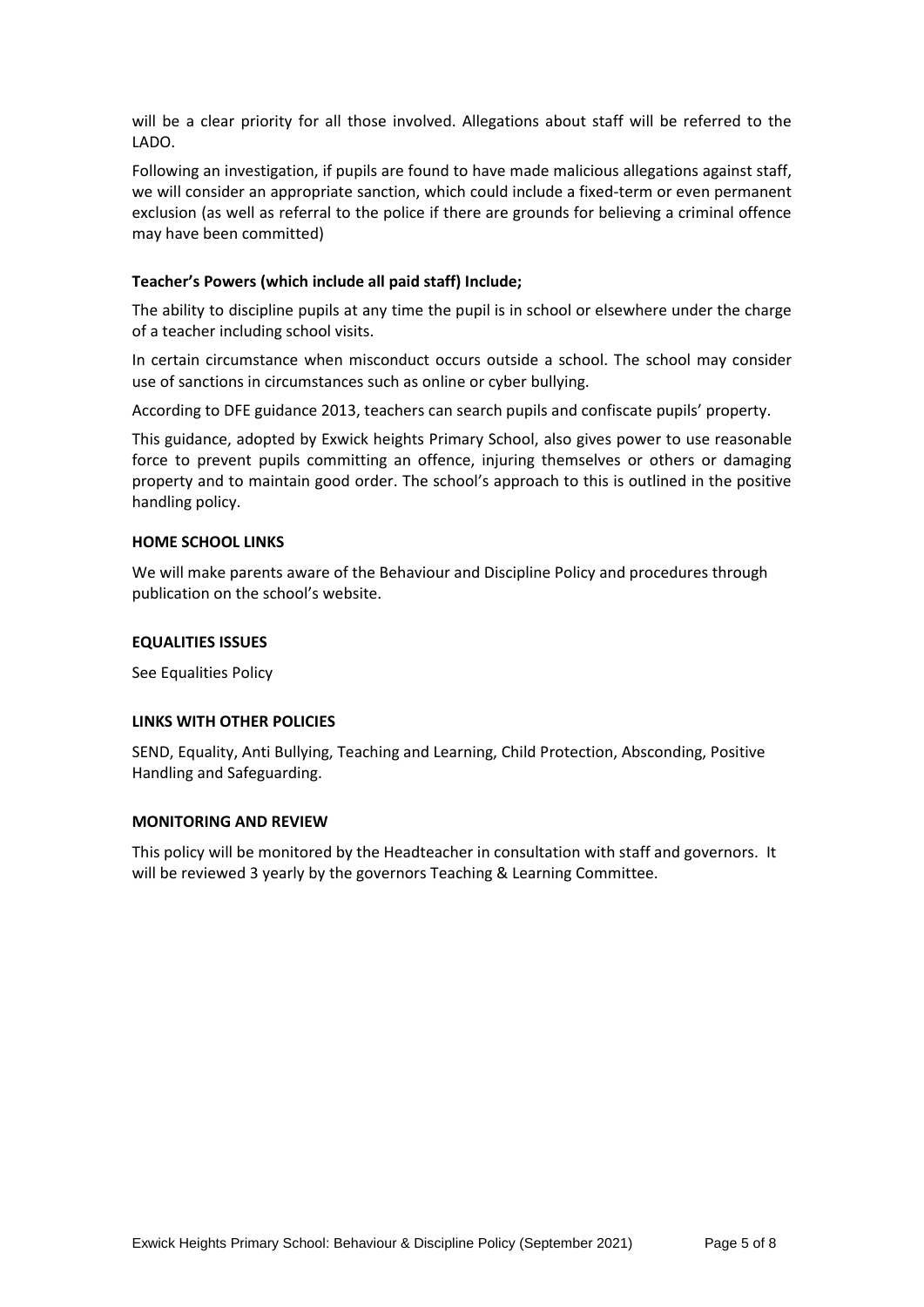## **Appendix 1**

#### **Rewards**

#### RATIONALE:

Adopting a positive rewards system towards good behaviour, academic effort and achievement reinforces the school's belief in its aims and **'Golden Rules'**.

#### PURPOSES:

- 1. To make clear the reward system which operates in each class for academic performance and good behaviour, so that any member of staff operating in that class can use it.
- 2. To ensure continuity of a reward system throughout the school.
- 3. To recognise, reinforce and reward
	- a. academic effort and achievement, and
		- b. considerate, polite and caring behaviour towards others.
- 4. To empower all adults working in the school to use the reward system for good behaviour.
- 5. To encourage children to be intrinsically motivated
- 6. To make allowances for age, ability and maturity of the pupils in the school.

#### GUIDELINES:

- 1. Rewards for academic achievement are of a personal nature and are best made in class. Criteria for these need to be made clear.
- 2. The rewards to be given are the decision of each individual class teacher, eg stars, stickers, Wow points, Learning Hero points etc.
- 3. These rewards will be given by the class teacher on an individual and class basis.
- 4. Rewards for achievement and good behaviour can be given by any member of staff.
- 5. Awards or certificates are presented in class and in assemblies.
- 6. Parents are informed of this reward policy so they can reinforce the praise at home.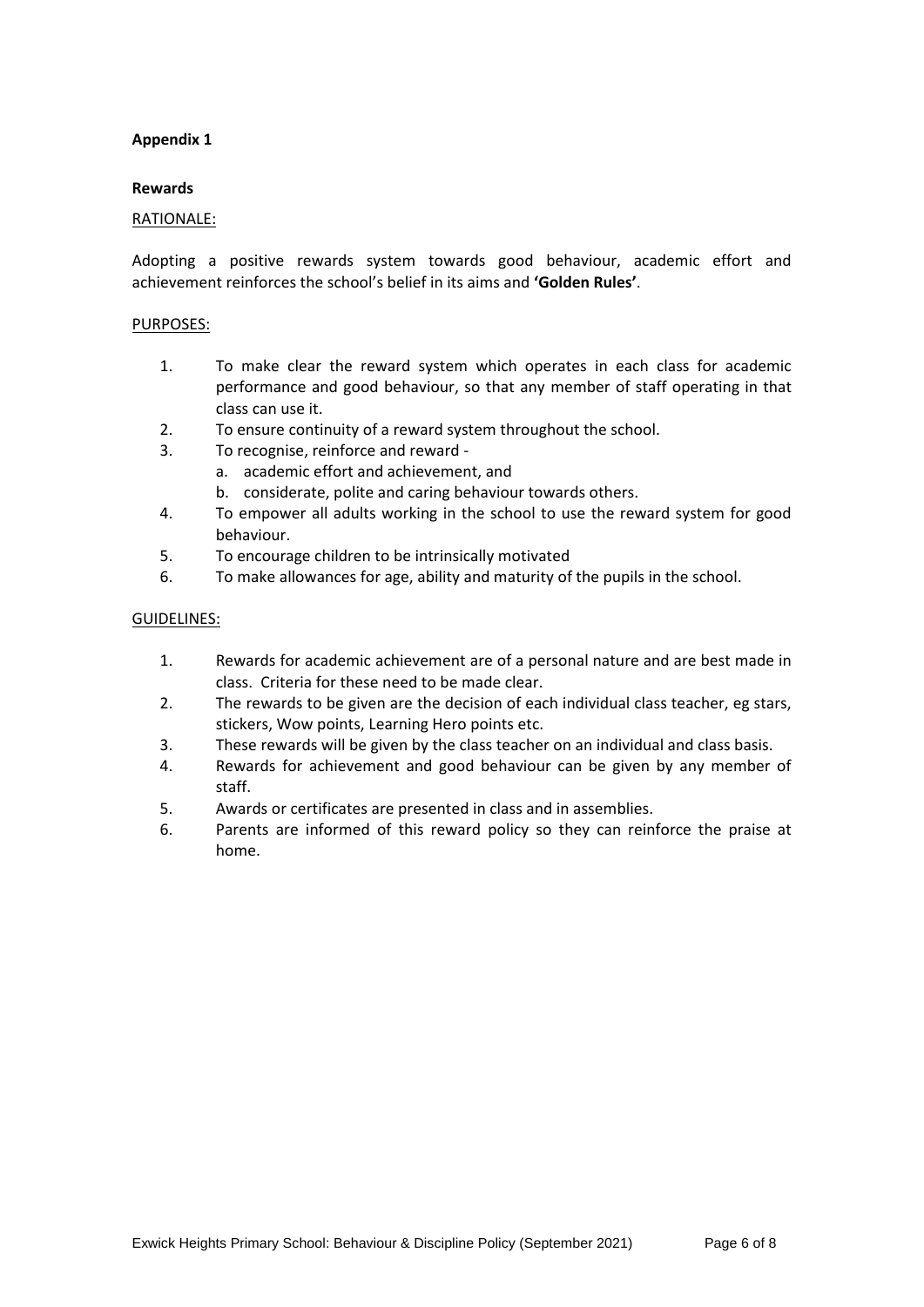## Appendix 2

The Golden Rules for Exwick Heights Primary School

- Be honest and truthful.
- Be proud of yourself and your behaviour.
- Be kind and helpful towards others.
- Be polite and well-mannered towards everyone.
- Be well prepared and always do your best.
- Keep yourself and others safe
- Treat everyone with respect and tolerance
- Look after your school.

These rules are displayed in each classroom. These rules are revisited at the start of every new academic year with a whole school assembly.